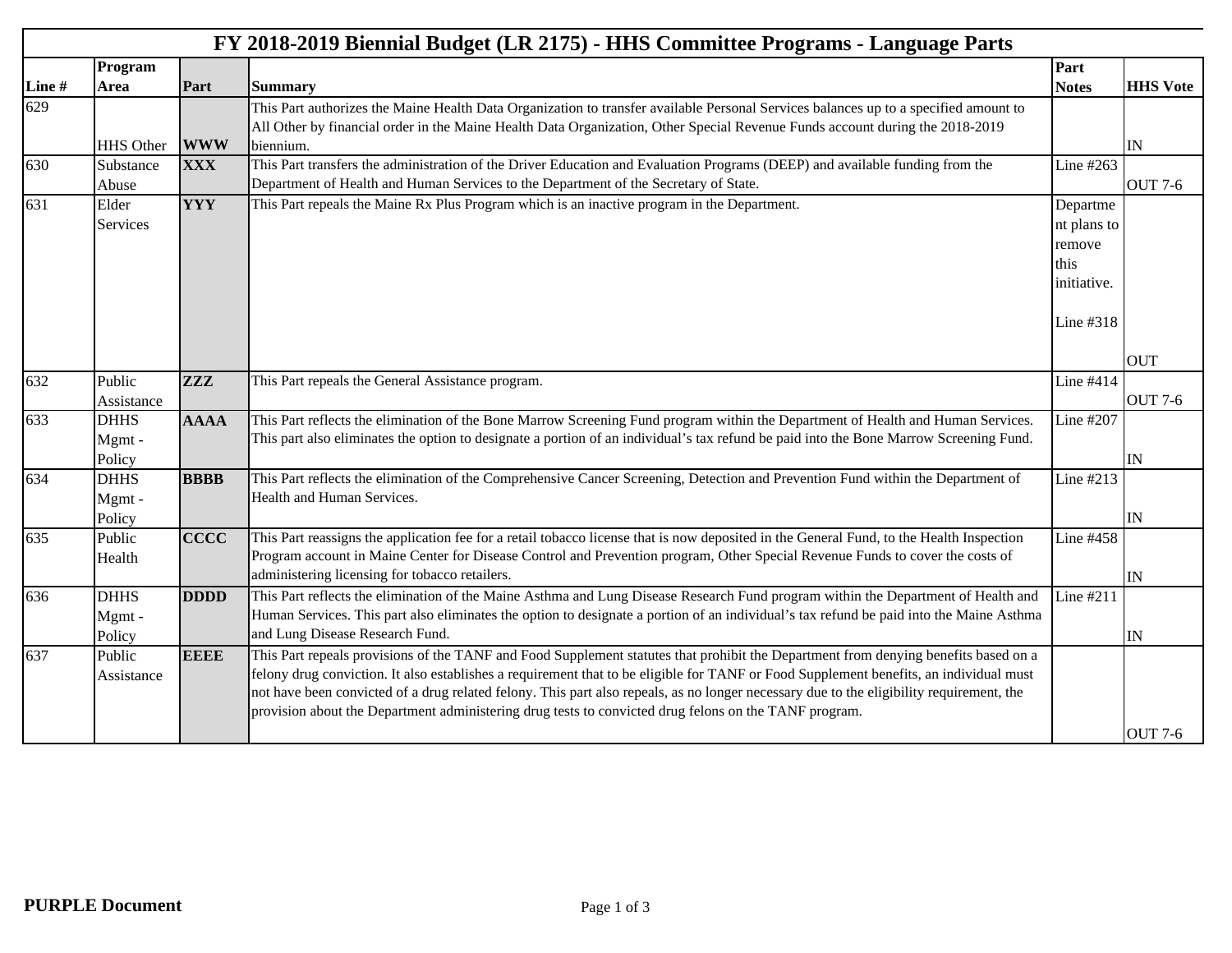| 638 | Public     | <b>FFFF</b> | This Part makes the following changes to the laws governing the Temporary Assistance for Needy Families, or TANF, program:            |           |                |
|-----|------------|-------------|---------------------------------------------------------------------------------------------------------------------------------------|-----------|----------------|
|     | Assistance |             | 1. It establishes asset and time limits for transitional child care of \$100,000 and 18 months, respectively.                         |           |                |
|     |            |             | 2. It shortens the lifetime limit on TANF benefits from 60 months to 36 months.                                                       |           |                |
|     |            |             | 3. It establishes the requirement for a TANF applicant to participate in a job readiness evaluation program prior to granting TANF    |           |                |
|     |            |             | cash benefits.                                                                                                                        |           |                |
|     |            |             | 4. It establishes a minimum three month waiting period before benefits may be restored following any sanction.                        |           |                |
|     |            |             | 5. It amends the alternative aid section to make such benefits available no more than once every 24 months, instead of once every     |           |                |
|     |            |             | 12 months.                                                                                                                            |           |                |
|     |            |             | 6. It removes all the good cause exceptions that prevent a person from being sanctioned under the ASPIRE-TANF program for             |           |                |
|     |            |             | failure to participate in that program, with the exception of domestic violence.                                                      |           |                |
|     |            |             | 7. It removes the 24-month limit on education training and treatment for participants in the ASPIRE-TANF program in order to          |           |                |
|     |            |             | eliminate the difference between Maine and federal law regarding the number of months of education and training that may              |           |                |
|     |            |             | qualify as countable work activities and specifies that accommodations for an individual with a disability are limited to those       |           |                |
|     |            |             | required by federal law. The bill amends the Parents as Scholars Program to specify that an enrollee in the program must meet         |           |                |
|     |            |             | federal work participation requirements.                                                                                              |           |                |
|     |            |             | 8. It creates a job-quit penalty for receipt of TANF cash assistance if the job was quit without good cause.                          |           |                |
|     |            |             | 9. The Part establishes the Fund for the Payment of Federal Fines Imposed for Noncompliance with Federal Work Participation           |           |                |
|     |            |             | Requirements in the Department of Health and Human Services. The purpose of the fund is to pay fines imposed on the State by          |           |                |
|     |            |             | the Federal Government due to the State's failure to comply with federal requirements related to the 154 of 230 ASPIRE-TANF           |           |                |
|     |            |             | program. The bill provides an appropriation in fiscal year 2017-18 and requires the Commissioner of Health and Human Services         |           |                |
|     |            |             | to report annually regarding the fines owed by the State for noncompliance to the joint standing committee of the Legislature         |           |                |
|     |            |             | having jurisdiction over health and human services matters, which is required to report out a bill, within 30 days of the             |           |                |
|     |            |             | commissioner's report, appropriating the amount necessary to pay the fines.                                                           |           |                |
|     |            |             |                                                                                                                                       |           |                |
|     |            |             |                                                                                                                                       |           | <b>OUT 7-6</b> |
| 639 | Public     | <b>GGGG</b> | This Part changes the disability determination cut-off from 45 days to 90 days for applications for aid based on a disability, and it |           |                |
|     | Assistance |             | eliminates the requirement to provide state-funded temporary medical coverage. This Part also directs the Department of Health        |           |                |
|     |            |             | and Human Services to seek relief from the decision process required by the Polk v. Longley consent decree.                           |           |                |
|     |            |             |                                                                                                                                       |           | <b>OUT 7-6</b> |
| 640 | Public     | <b>HHHH</b> | This Part repeals general assistance eligibility for categories of noncitizens for which a state statute affirmatively providing      | Line #405 |                |
|     | Assistance |             | eligibility is required by federal law. It also clarifies that such noncitizens are not eligible for state-funded general assistance. |           |                |
|     |            |             |                                                                                                                                       |           | <b>OUT 7-6</b> |
| 641 | MaineCare  | <b>IIII</b> | This Part updates the base year for the hospital tax to 2014 and keeps it at that level.                                              | Line #374 |                |
|     | Taxes      |             |                                                                                                                                       |           | <b>OUT 9-4</b> |
| 642 | Public     | <b>JJJJ</b> | This Part prohibits the department from obtaining waivers from the USDA that would expand program access.                             |           |                |
|     | Assistance |             |                                                                                                                                       |           | <b>OUT 7-6</b> |